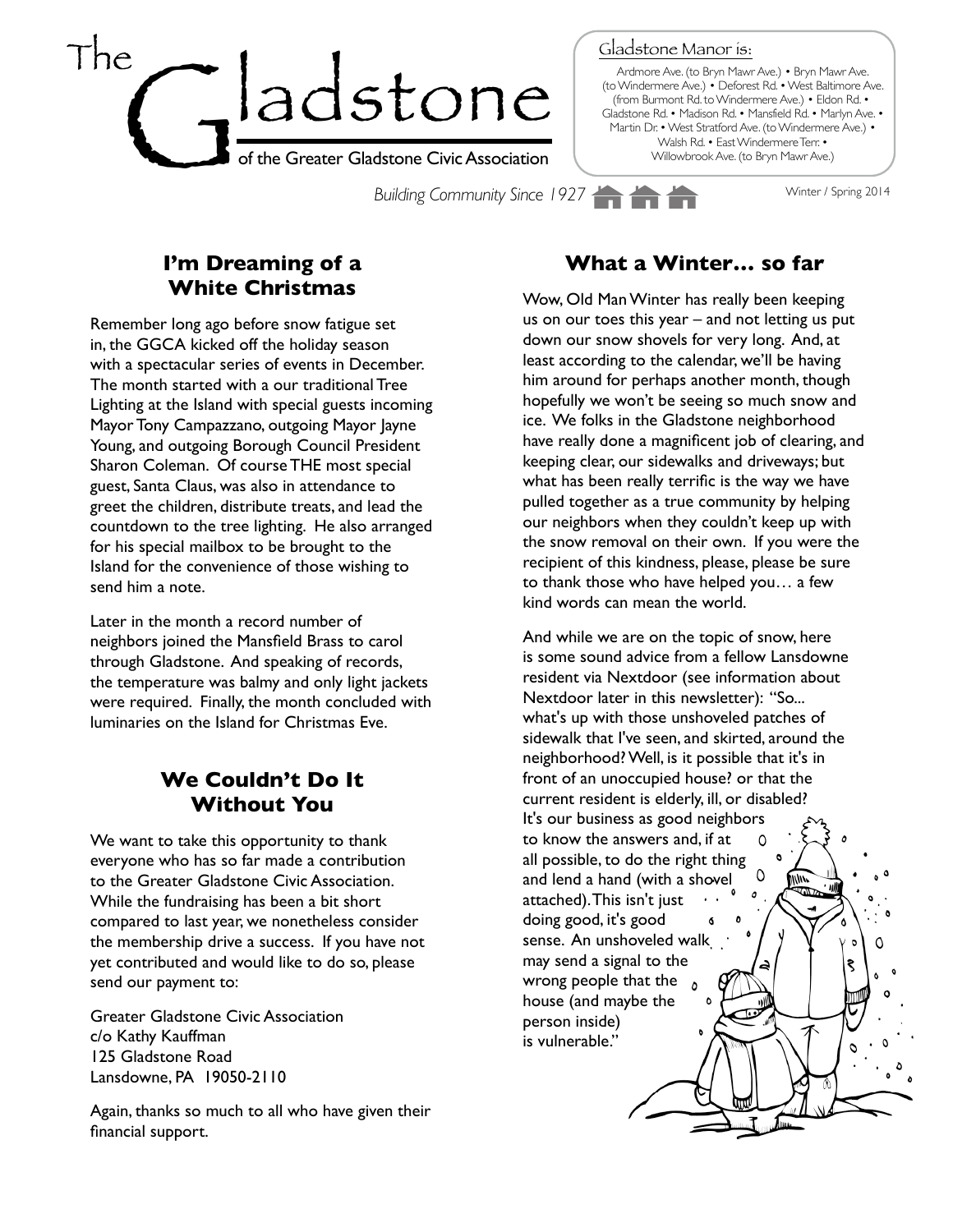# Greater Gladstone Civic Association

#### **Officer Elections**

With our last issue of 2013 we invited folks to submit names and votes for the following positions:

President Vice President **Secretary Treasurer** 



Sadly, we did not get any nominations; and, therefore, the existing corps of officers will continue for the next two-year term. Please know, however, that the Vice-President position is vacant; so if you have any interest in filling that role, please contact any of the current officers: President - Melissa Englund menglund I @verizon.net,

Treasurer - Kathy Kauffman [kk125Glad@aol.com,](mailto:kk125Glad@aol.com) or Secretary - John Hallinan [chicksdad@comcast.net](mailto:chicksdad@comcast.net)



#### **Street Lights**

The GGCA is working closely with the Borough regarding the ongoing issues with some street lights in the neighborhood. PECO is contacted on a regular basis and has marked the underground electric wires needing repair in one section and completed a repair in another section. The snow is delaying the work but our Borough manager continues to call PECO to report the issues and push for resolution.

However, YOU can help. If you have lights that are not working, please keep a log and provide it to GGCA on a weekly basis with the exact details regarding the location of the light, when the light went out, if it works sporadically when it is on. General complaints about the lights not working do not help our case with PECO.



#### *"Flash"Backs (from The Manor Flash, 1937-38, exactly as written)*

*It is reported that Dr. Garry Myers told the Home and School Assn the other night that children should be spanked on the spot and not fooled around with about doing what they are told. We also hear there has been more spanking in the Manor since his talk. Some of the staff say they have proof of this.*

*Shirley Stephens cut her hand Tuesday and fainted away when her Mother was fixing the bandage.*

*SIGNS: The Huits and Snaps have signs on their next door houses. One says measles, the other paint.*

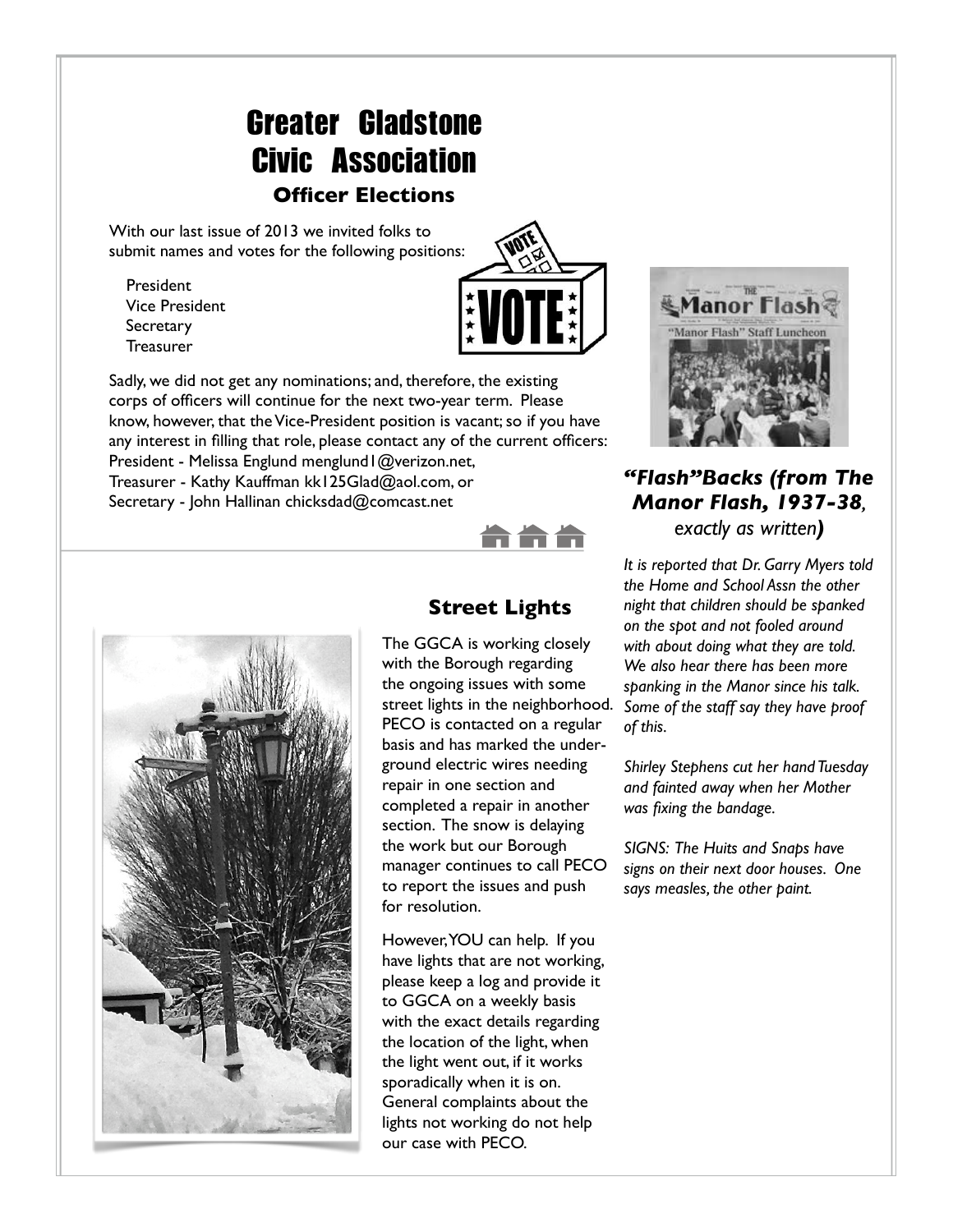## **Vacant Properties**

Here is some good information and advice from Michael Schleigh, Lansdowne Borough Council, regarding vacant properties in the neighborhood.

Various Committees of the Borough are examining the challenges posed by vacant homes. Whether it be the opportunity for vandals to steal copper pipes, general maintenance issues, or simply quality of life and property values - these are all valid concerns posed by vacant homes and other buildings.

Borough Council is considering various tools to address these issues and welcome your input an ideas! Please feel free to reach out to me to discuss your thoughts. We are trying to balance safety, quality of life, invasion of privacy, and determination of responsible party concerns (among others).

One way you can help immediately is contact our Codes Department and make sure that it is aware that all of these homes are vacant. This will get them on a list for Codes and Police to keep an eye on.

Michael Jozwiak – Zoning Officer (610) 623-7300 ext. 232 [Jozwiakm@borough.lansdowne.pa.us](mailto:Jozwiakm@borough.lansdowne.pa.us)

John Gould – Building Inspections (610) 623-7300 ext. 212 [Gouldj@borough.lansdowne.pa.us](mailto:Gouldj@borough.lansdowne.pa.us)



Christmas Tree Lighting

## **2014 GGCA Events**

The following events have been scheduled:

Egg Hunt on Saturday, April 12 at 11am – a flyer will be distributed soon

Independence Day Parade – July 4

Ice Cream Social – late summer – date to be arranged

Tree Lighting – Saturday, December 6

You all may recall the "Help Wanted" newsletter we issued last Spring. In that newsletter we indicated that all the events we put on (Egg Hunt, Fourth of July, Tree Lighting) are orchestrated by an average of 3-4 of our neighbors. What these folks do include all the planning, food and supplies purchases, set-up, clean-up, etc. Attendees have always indicated how much they enjoy the events, and that is exactly the feedback we like to hear. But when it comes to volunteering, we end up with the same 3-4 folks doing all the work.

If you would like to assist with the 4 planned events, please let us know. Or if you would like to plan another event, please attend a GGCA meeting to propose the event. You should be prepared to discuss the necessary budget and have new volunteers to support the event.

## **Visit the GGCA website at [www.gladstonemanor.org](http://www.gladstonemanor.org/)**